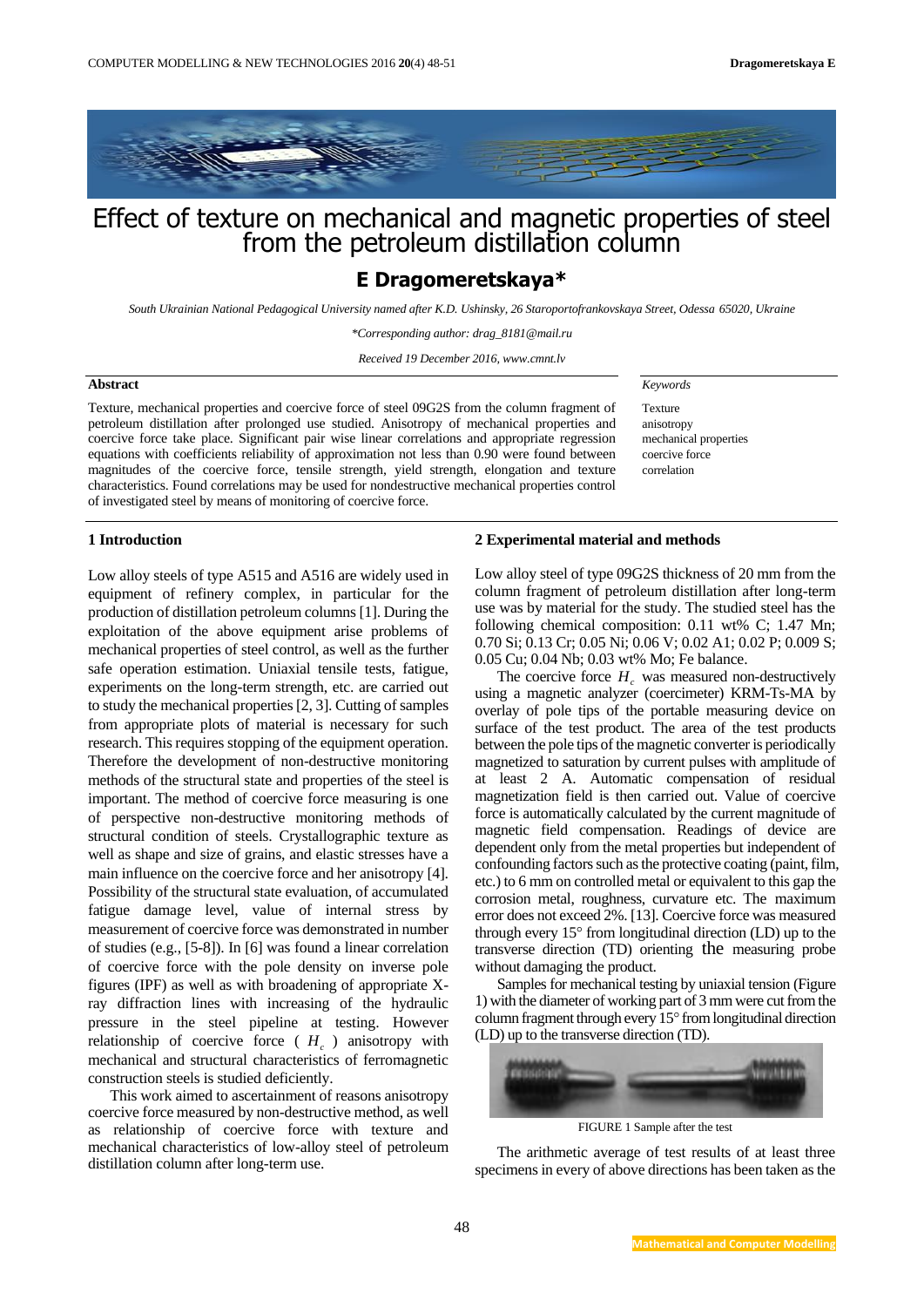value of the corresponding mechanical characteristics. Mechanical testing was performed on a setup 1246-R. Velocity of the active grip was 2 mm / min. Mechanical properties were determined according to standard procedures [10].

The X-ray method was used for the study of texture [11]. Scanning  $θ$ -2 $θ$  of the sample without texture (which was manufactured from sawdust of investigated steel after recrystallization), as well as of specimens cut out in the ND, DD, and in TD was performed by means X-ray diffractometer DRON-3M by Bragg-Brentano geometry in the radiation of  $K\alpha$  - Mo. Texture was investigated in the ND near the outer convex surface of the column, in the middle of fragment thickness, and near of her inner concave surface. Appropriate surfaces were chemically polished up

to 0.1 mm before recording for removing of layer distorted by machining. On obtained data were constructed IPF for respective directions described above. The threedimensional distribution function of the crystals orientation in space of ideal orientations were calculated by us from the IPF LD and the IPF TD according to the method described in earlier our work [12].

Metallographic structure of end surfaces of samples orthogonal to the RD and TD was examined by the microscope Axioplan 2 of firm KARL ZEISS.

#### **3 Results and Discussions**

Results of mechanical tests and measurement of the coercive force  $H_c$  are shown in Table 1.

| TABLE 1 Mechanical properties and coercive force of steel samples, cut out in different directions from the fragment of distillation petroleum column |  |
|-------------------------------------------------------------------------------------------------------------------------------------------------------|--|

| Angle with the LD, $\degree$ | Tensile strength   |                     | Conditional yield strength       |                                   | Relative elongation, | Coercive force, |
|------------------------------|--------------------|---------------------|----------------------------------|-----------------------------------|----------------------|-----------------|
|                              | $\sigma_{m}$ , MPa | $\sigma_{02}$ , MPa | $\varepsilon = \Delta l / l$ , % | $H_{\scriptscriptstyle c}$ , A/cm |                      |                 |
| 0                            | $400\pm2.0$        | $255 \pm 1.4$       | $31.0 \pm 0.4$                   | $5.9 \pm 0.12$                    |                      |                 |
| 15                           | $405 \pm 2.2$      | $258 \pm 1.8$       | $30.2 \pm 0.4$                   | $6.1 \pm 0.12$                    |                      |                 |
| 30                           | $416 \pm 2.3$      | $265 \pm 2.1$       | $28.8 \pm 0.4$                   | $6.3 \pm 0.12$                    |                      |                 |
| 45                           | $425 \pm 2.2$      | $272 \pm 2.3$       | $28.0 \pm 0.4$                   | $6.5 \pm 0.12$                    |                      |                 |
| 60                           | $421 \pm 2.0$      | $268 \pm 2.0$       | $28.4 \pm 0.4$                   | $6.5 \pm 0.12$                    |                      |                 |
| 75                           | $417\pm2.0$        | $266 \pm 1.5$       | $29.4 \pm 0.4$                   | $6.4 \pm 0.12$                    |                      |                 |
| 90                           | $415 \pm 1.8$      | $260 \pm 2.5$       | $30.0 \pm 0.4$                   | $6.2 \pm 0.12$                    |                      |                 |

Anisotropy of mechanical characteristics and coercive force take place. The minimal values of the strength properties of  $\sigma_m$ ,  $\sigma_{0.2}$ , and the coercive force  $H_c$  are observed in the LD. Their maximal values occur in the  $LD+45^\circ$ , and in the TD they take an intermediate value. Elongation ε shows the opposite behavior.

Anisotropy coefficient η was calculated by the formula

$$
\eta = \left( F_{\text{max}} - F_{\text{min}} / F_{\text{min}} \right) \cdot 100\%, \qquad (1)
$$

here  $F_{\text{max}}$  and  $F_{\text{min}}$  are maximal and minimal values of the corresponding property.

Anisotropy coefficients of  $\sigma_m$ ,  $\sigma_{0.2}$ ,  $H_c$  and  $\varepsilon$ amounted respectively 6.25%, 6.27%,  $10.\overline{71\%}$  and  $10.17\%$ .

Strong linear correlations of the  $H_c$  value with values of mechanical characteristics  $\sigma_m$ ,  $\sigma_{0.2}$  and ε take place. Corresponding regression equations with high reliability approximation coefficients  $R^2$  have the form

$$
\sigma_m = 38.2H_c + 174.8 \; ; \; R^2 = 0.92, \tag{2}
$$

$$
\sigma_{0.2} = 26.1H_c + 99.6 \, ; \, R^2 = 0.93,\tag{3}
$$

$$
\varepsilon = -4.6H_c + 58.0 \, ; R^2 = 0.89. \tag{4}
$$

Experimental inverse pole figures obtained by us are presented in Figure 2.



FIGURE 2 IPF's of steel column: a, c correspond to the convex and concave surface of the column respectively; b corresponds to the middle of the thickness of the metal; d-f correspond to the LD, LD+45º and TD

Texture of polycrystalline bodies presents a continuous distribution of crystals by orientations. At the same time there are certain preferable orientations of crystals, which are for clarity usually described using ideal orientations. Important components of the low carbon steel rolling texture are arranged along three fibres orientations [11]:

- 1.  $\alpha$ -fiber with the fiber axis  $\langle 110 \rangle$  parallel to the rolling direction including the main components of  $\{001\}$  <110>,  $\{112\}$  <110> and  $\{111\}$  <110>.
- 2. γ-fiber with the fiber axis  $\langle 111 \rangle$  parallel to the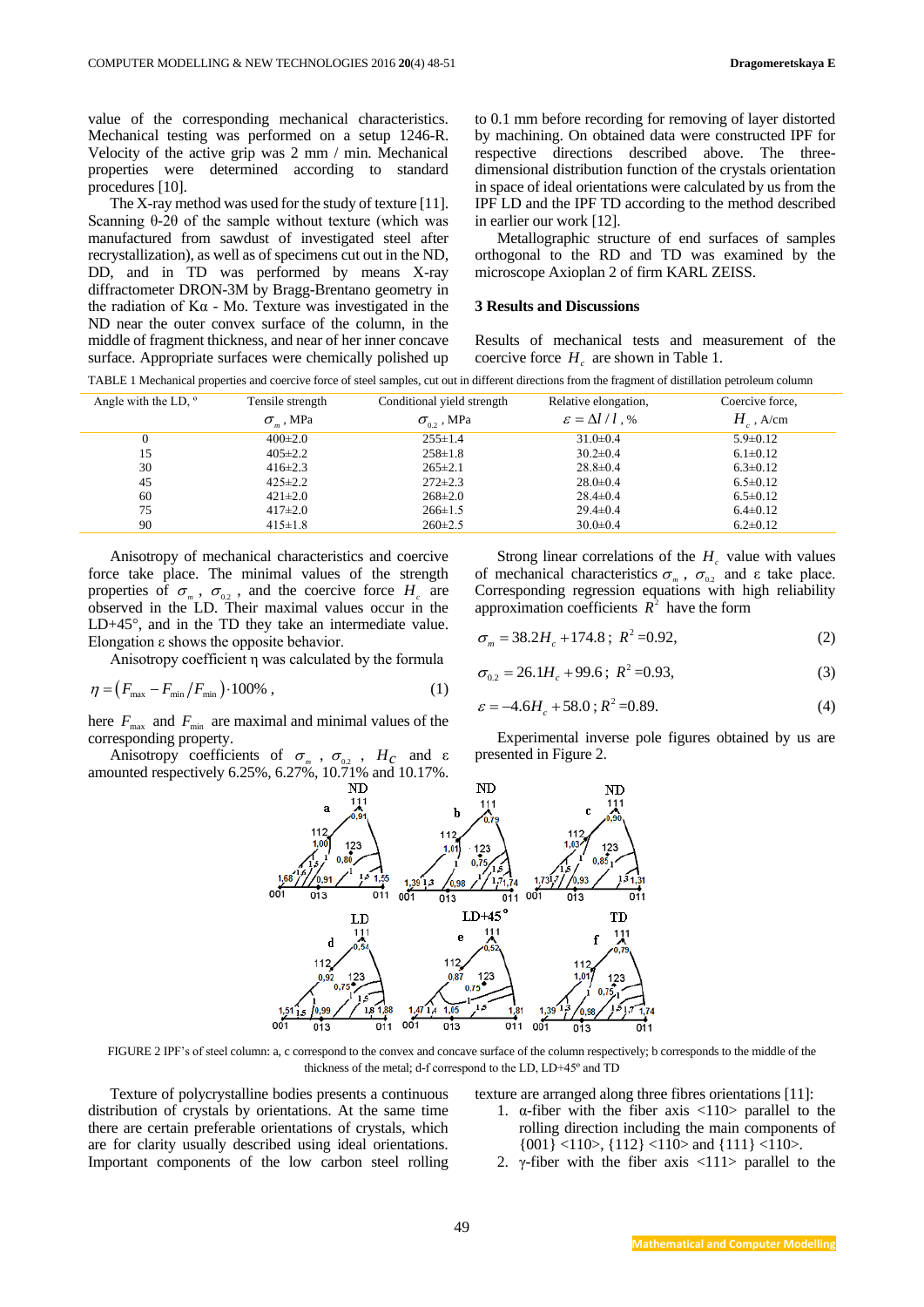normal direction including the main components of {111} <110> and {111} <112>.

3. ε-fiber with the fiber axis  $\langle 110 \rangle$  parallel to the transverse direction including the main components of {001} <110>, {111} <112>, {554} <225> and  ${011}$  <100>.

When referring to ideal orientations  $\{ h k l \} \langle u v w \rangle$  in the cylindrical sample we mean that planes of family {hkl} are located in a plane tangent to the cylindrical surface, and a set of crystallographic directions  $\langle$ uvw>, owned by {hkl}, are parallel to cylinder axis.

From Figure 2 it can be concluded that parallel to the side surface of the column metal are arranged families of crystallographic planes {001} and {110} since their pole density is greater than 1 that corresponds to the state without

texture. Crystallographic directions <110> and <100> of families mainly coincide with the LD, TD and  $LD + 45^\circ$ . A three-dimensional ODF was calculated by us in the space of ideal orientations on the base of IPF LD (Figure 2(b)) and IPF RD (Figure 2(d)). Texture can be described as a combination of ideal orientations with the volume content, which are presented in the Table 2 as it was determined by the analysis of the ODF.

Effect of crystals orientation on the coercive force electrical steel previously is investigated in several studies [e.g. 14, 15]. Summarizing, can be concluded that the anisotropy of coercive force in the steel dependent not only from crystal orientation (i.e. from texture) but and from features of the magnetic domains formation.

TABLE 2 The composition and volume content of ideal orientations in the texture of steel of distillation oil column

| <b>Ideal orientation</b> | 100<br>$\gamma$ 10> | 100 <sub>1</sub><br>$-011$ | 100<br>012 | 110<br>10  | 110  | 110<br>:001        |
|--------------------------|---------------------|----------------------------|------------|------------|------|--------------------|
| √olume content           | 0.20                |                            |            | -C<br>U.I8 | U.I4 | $\Omega$<br>ے کہ ک |

Crystallographic texture, shape and size of the grains, and the elastic stresses have a mainly influence on the coercive force and its anisotropy [4] as mentioned above. Metallographic analysis showed that the investigated steel has a typical ferrite – pearlite microstructure with average grain size of 22  $\mu$ m (Figure 3). This microstructure can hardly be the main cause of the anisotropy of the coercive force.



FIGURE 2 Ferrite – pearlite structure of the investigated steel: *a*, *b* have been photographed from the LD and TD direction

These features are caused by the magnitude of the external magnetizing field, if the steel does not magnetized to saturation. But when the coercive force is measured using the coercimeter, steel is magnetized to saturation, since the magnetizing field is sufficiently large  $(B = 1.5 T)$  [13]. Therefore, we can assume that the behaviors of domains in the magnetization and demagnetization play a secondary role in formation of the coercive force anisotropy, but the main role belongs to the energy of the magnetic crystallographic anisotropy in the investigated steel.

Let's estimate the energy of the magnetic crystallographic anisotropy in the investigated material. Suppose that the coercive force is associated only with the energy of the magnetic crystallographic anisotropy (external applied mechanical stresses are absent, structure of the investigated steel is homogeneous). Energy of the magnetic crystallographic anisotropy as a first approximation is expressed by the following equation [4] for the material with cubic lattice.

$$
W_k \approx K_1 \left( \alpha_1^2 \alpha_2^2 + \alpha_2^2 \alpha_3^2 + \alpha_1^2 \alpha_3^2 \right),\tag{5}
$$

here  $\alpha_1$ ,  $\alpha_2$  and  $\alpha_3$  are direction cosines of the magnetization with respect to the cube axes;  $K_1$  is anisotropy constant.

Let's will call of function energy of magneto-crystalline anisotropy the expression

$$
\psi = \left(\alpha_1^2 \alpha_2^2 + \alpha_2^2 \alpha_3^2 + \alpha_1^2 \alpha_3^2\right). \tag{6}
$$

The direction cosines of orientations indicated in Table 2 are presented in Table 3. Numerical values of the function Ψ of magnetic crystallographic anisotropy energy calculated from (3) for combinations of ideal orientations as well as corresponding volume content (Table 2) and considering direction cosines (Table 3) are shown in Table 4.

TABLE 3 Ideal orientations and functions of the magnetic crystallographic anisotropy energy

| $\alpha_{1}$                   | $\alpha$ ,                                         | $\alpha_{2}$                                     |
|--------------------------------|----------------------------------------------------|--------------------------------------------------|
| $cos\varphi$                   | $\sin\varphi \cdot \sin 90^\circ$                  | $\sin \varphi \cdot \cos 90^\circ$               |
| $cos(\varphi + 45^\circ)$      | $sin(\varphi + 45^\circ) \cdot sin 90^\circ$       | $sin(\varphi + 45^\circ) \cdot cos90^\circ$      |
| $cos(\varphi + 18.43^{\circ})$ | $sin(\varphi + 18.43^{\circ}) \cdot sin90^{\circ}$ | $sin(\varphi + 18.43^{\circ})$ · $cos90^{\circ}$ |
| $cos(\varphi + 90^\circ)$      | $sin(\varphi + 90^\circ) \cdot sin45^\circ$        | $sin(\varphi + 90^\circ)\cos 45^\circ$           |
| $cos(\varphi + 54.7^{\circ})$  | $sin(\varphi + 54.7^\circ) \cdot sin 45^\circ$     | $sin(\varphi + 54.7^\circ) \cdot cos45^\circ$    |
| $\cos \varphi$                 | $\sin \varphi \cdot \sin 45^\circ$                 | $\sin\varphi \cdot \cos 45^\circ$                |

TABLE 4 The calculated numerical values of function Ψ of the magnetic crystallographic anisotropy energy

| Angle<br>with<br>LD.° |      | 15   | 30   | 45   | 60   | 75   | 90   |
|-----------------------|------|------|------|------|------|------|------|
| Ψ                     | 0.09 | 0.16 | 0,21 | 0.24 | 0.23 | 0.19 | 0.15 |

Function Ψ takes the maximal value in the direction of LD + 45°. The minimal value of  $\Psi$  is observed in the LD. Function Ψ has an intermediate value in the TD. This is consistent with the character of coercive force anisotropy (Table 1). A strong linear correlation between the values of Ψ function and H takes place, as showed the correlative analysis conducted by us. The corresponding regression equation with a coefficient of reliability correlation  $R^2$  = 0.91 has the form

$$
\Psi = 0.23 H_c - 1.23 \,. \tag{6}
$$

Thus, the character of the observable coercive force anisotropy in the studied steel of the oil distillation column can be explained, mainly by influence of the magnetic crystallographic anisotropy energy. Correlations (2) - (4) can be used to non destructive control the mechanical